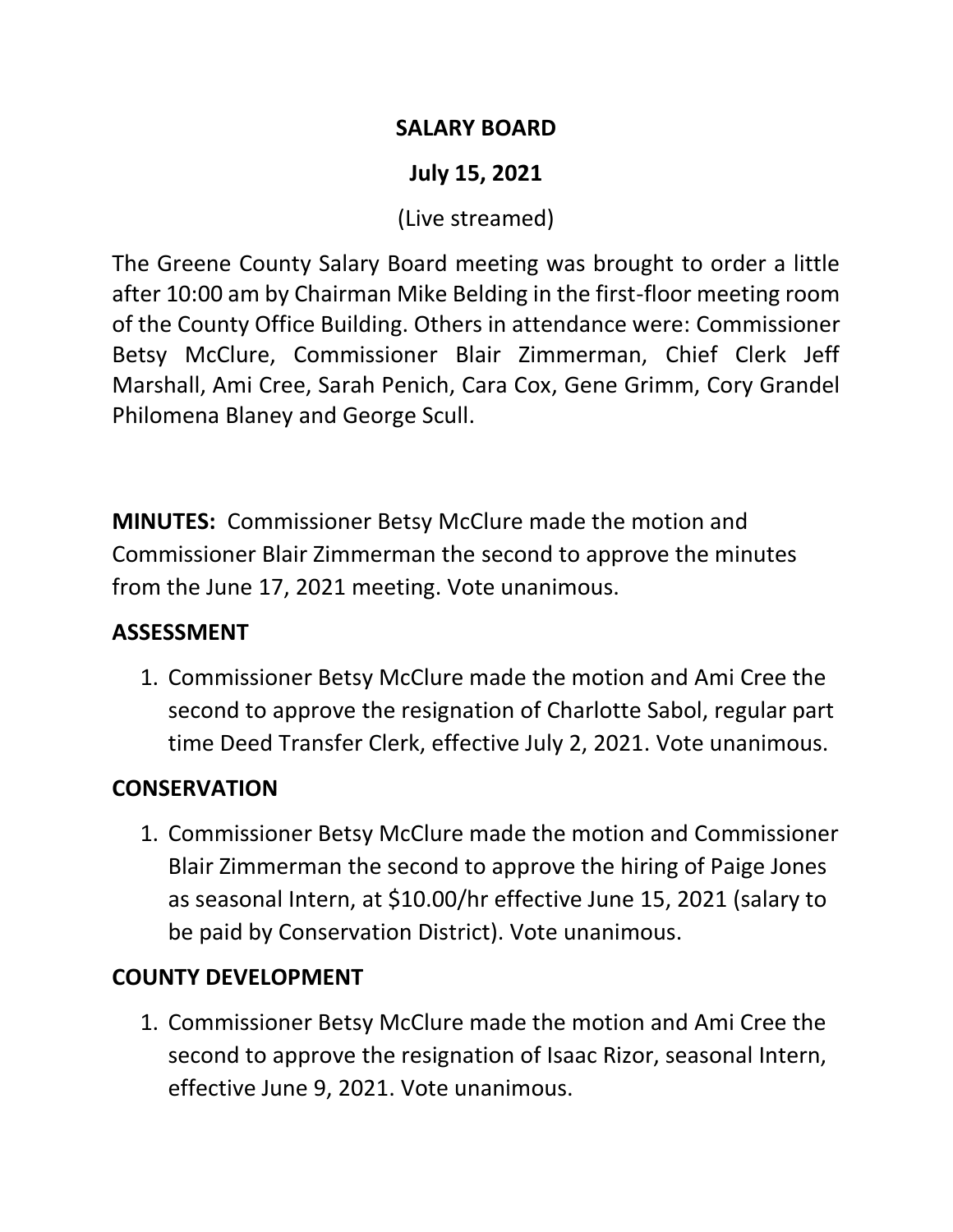## **COURTS**

1. Commissioner Betsy McClure made the motion and Commissioner Blair Zimmerman the second to approve the hiring of Loretta Eisiminger as regular full time Tip Staff, at \$10.00/hr effective June 21, 2021. Vote unanimous.

### **CYS**

- 1. Commissioner Betsy McClure made the motion and Ai Cree the second to approve the resignation of Ryan Lemmon, regular full time Caseworker, effective July 2, 2021 Vote unanimous.
- 2. Commissioner Betsy McClure made the motion and Commissioner Blair Zimmerman the second to approve the hiring of Leanna White as regular full time Fiscal Assistant I, at \$13.77 (SEIU PG 8) effective July 12, 2021. Vote unanimous.
- 3. Commissioner Betsy McClure made the motion and Ami Cree the second to approve the resignation of Shawnee Mason, regular full time Caseworker, effective July 8, 2021 Vote unanimous.
- 4. Commissioner Betsy McClure made the motion and Commissioner Blair Zimmerman the second to approve removing from payroll Donna Phillips, regular full time Secretary, effective July 8, 2021
- 5. Commissioner Betsy McClure made the motion and Ami Cree the second to approve the resignation of Stacey Mason, regular full time Caseworker, effective July 23, 2021. Vote unanimous.
- 6. Commissioner Betsy McClure made the motion and Commissioner Blair Zimmerman the second to approve the hiring of Gianna Pugliano as regular full time Caseworker I, at \$18.80/hr (UMWA HS/CYS) effective July 19, 2021. Vote unanimous.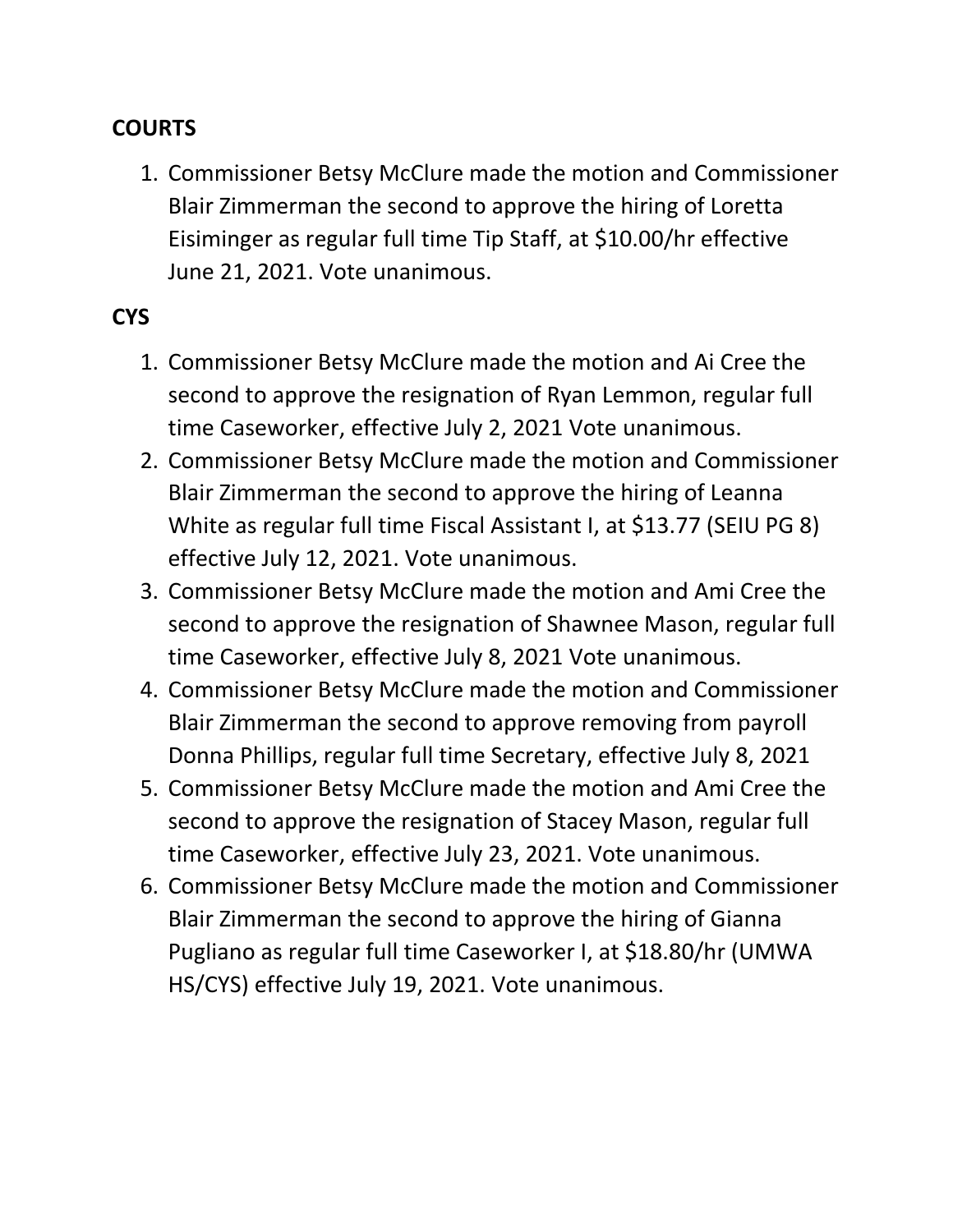## **DISTRICT ATTORNEY**

- 1. Commissioner Betsy McClure made the motion and Ami Cree the second to approve the resignation of Andrew Lock, regular full time First Assistant, effective July 12, 2021. Vote unanimous.
- 2. Commissioner Betsy McClure made the motion and Commissioner Blair Zimmerman the second to approve the hiring of Timothy Nease as regular full time County Detective, at \$19.60/hr effective June 28, 2021 and accepting the resignation of Timothy Nease, regular full time County Detective, effective July 12, 2021 Vote unanimous.

# **ELECTION/BUDGET**

1. Commissioner Betsy McClure made the motion and Ami Cree the second to approve the resignation of Bonnie Davis, regular full time Confidential Secretary, effective June 30, 2021. Vote unanimous.

### **JAIL**

- 1. Commissioner Betsy McClure made the motion and Commissioner Blair Zimmerman the second to approve the resignation of Jason Stevens, regular full time Food Service Worker, effective June 5, 2021. Vote unanimous.
- 2. Commissioner Betsy McClure made the motion and Ami Cree the second to approve the rehire of Jeanette Kelly as regular full time LPN, at \$16.00/hr (SEIU PRISON) effective June 25, 2021 Vote unanimous.
- 3. Commissioner Betsy McClure made the motion and Commissioner Blair Zimmerman the second to approve the termination of Armani Wallace, regular full time Corrections Officer, effective June 23, 2021 Vote unanimous.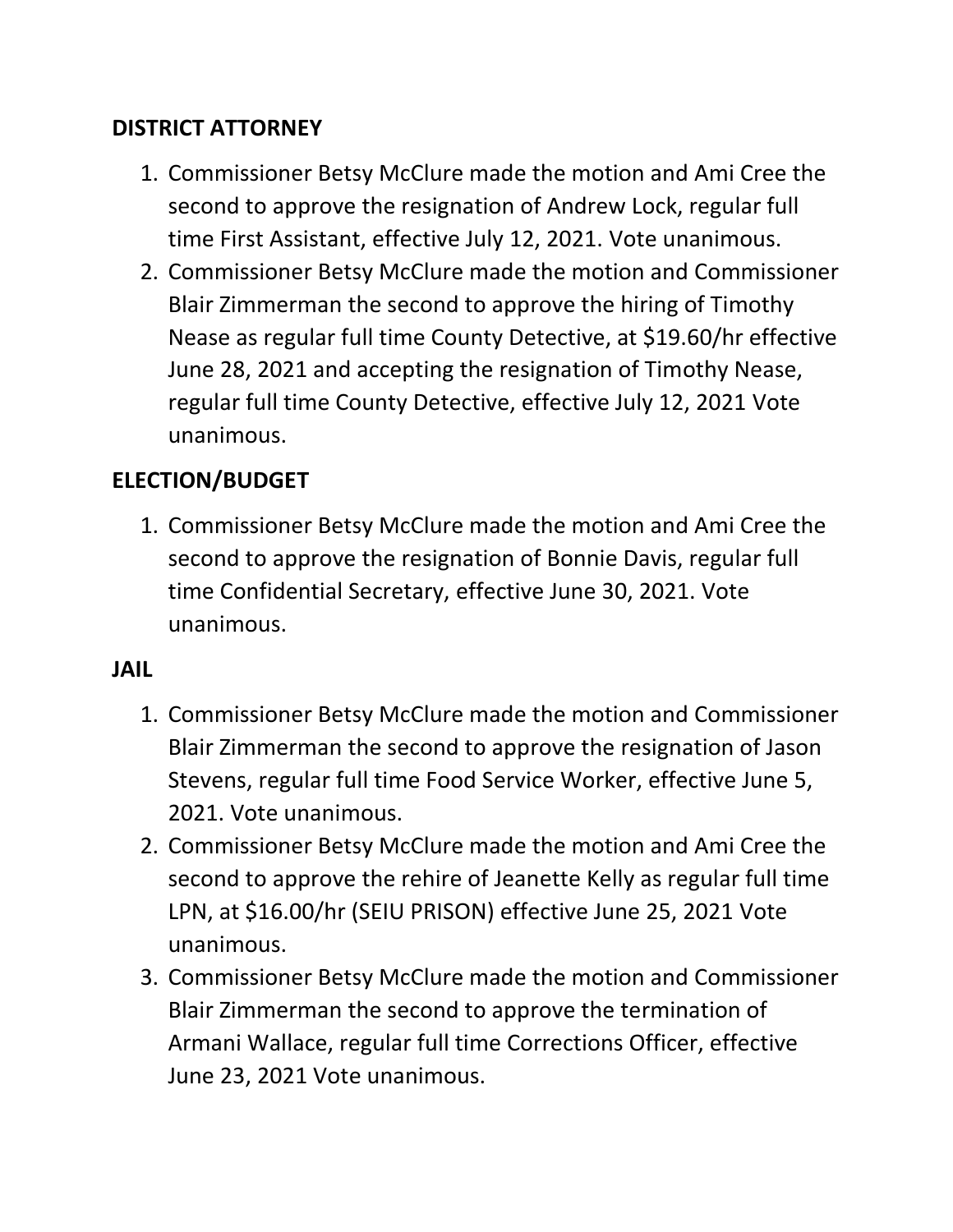4. Commissioner Betsy McClure made the motion and Ami Cree the second to approve the hiring of Kaylee Hugo as regular full time Food Service Worker, at \$14.52/hr (SEIU PG 10) effective July 14, 2021. Vote unanimous.

# **PUBLIC DEFENDER**

1. Commissioner Betsy McClure made the motion and Commissioner Blair Zimmerman the second to approve the correction in pay for Marissa Stewart, regular full time Assistant Public Defender at \$50,000/yr (MG PG 11) effective June 14, 2021. Vote unanimous.

#### **RDA**

1. Commissioner Betsy McClure made the motion and Ami Cree the second to approve the hiring of Liam Ankrom and Cameron Barnhart as seasonal Laborers at \$8.25/hr effective May 30, 2021. Vote unanimous.

### **TREASURER**

1. Commissioner Betsy McClure made the motion and Cory Grandel the second to approve the resignation of Christine Whipkey, Second Deputy, effective July 7, 2021 Vote unanimous.

#### **SEASONAL**

1. Commissioner Betsy McClure made the motion and Ami Cree the second to approve the transfer of Kaitlyn Robinson to seasonal Lifeguard at \$9.00/hr effective 6/21/21. Vote unanimous.

2. Commissioner Betsy McClure made the motion and Commissioner Blair Zimmerman the second to approve the resignation of Sydney Shultz, seasonal Day Camp Supervisor effective June 25, 2021. Vote unanimous.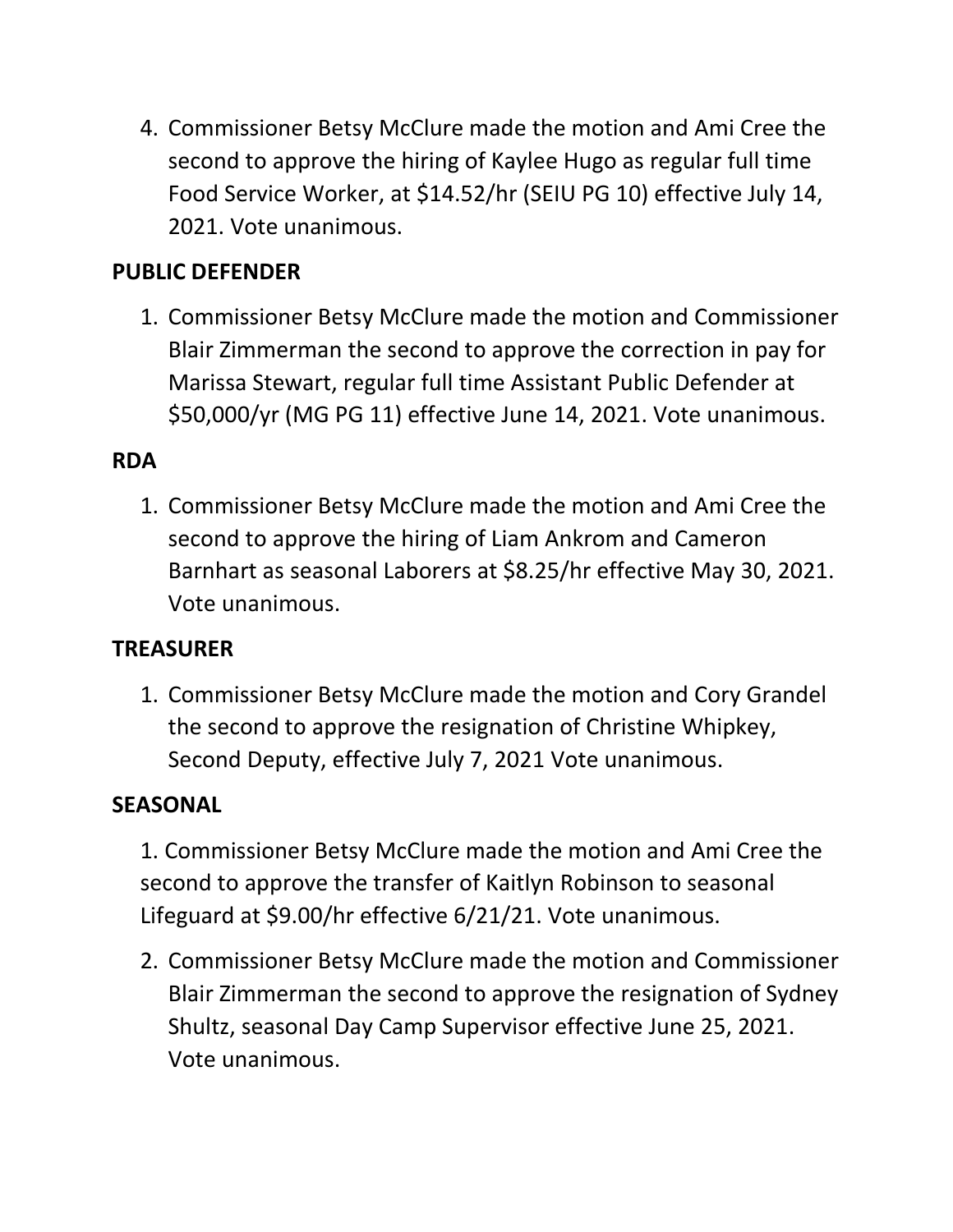- 3. Commissioner Betsy McClure made the motion and Ami Cree the second to approve the resignation of Chloe Payton and Sydney Shultz, seasonal Day Camp workers effective July 8, 2021. Vote unanimous.
- 4. Commissioner Betsy McClure made the motion and Commissioner Blair Zimmerman the second to approve the transfer of the below seasonal employees to Head Lifeguard, at \$11.00/hr effective June 29, 2021: Vote unanimous.
	- a. Hannah Kalsey
	- b. Mia Church
	- c. Kaden Bennington
	- d. Sydney Jones
- 5. Commissioner Betsy McClure made the motion and Ami Cree the second to approve the hiring of the below list of seasonal employees for Day Camp & Parks and Recreation. Vote unanimous.

Sarah Brandstetter, Swim Lesson Supervisor \$12.00/hr effective 6/8/21

Reed Long, Supervisor Day Camp at \$11.00/hr effective June 10, 2021

Katie Ruscitti, Concessions at \$8.25/hr effective 6/14/21 Casey Derosiers, Concessions at \$8.25/hr effective 6/14/21 Neveah Dudas, Guest Relations at \$8.25/hr effective 6/16/21 Lily Rush, Guest Relations at \$8.25/hr effective 6/16/21 Trenton Carter, Camp Counselor at \$8.25/hr effective 6/10/21 Caleigh Colebank, Guest Relations at \$8.25/hr effective 6/21/21 Beau Batis, Counselor at \$8.25/hr effective 6/21/21 Christopher Barrish, Counselor at \$8.25/hr effective 6/21/21 Cameron Schoch, Skate Guard at \$9.00/hr effective 6/21/21. Skyler Riley, Skate Guard at \$9.00/hr effective 6/18/21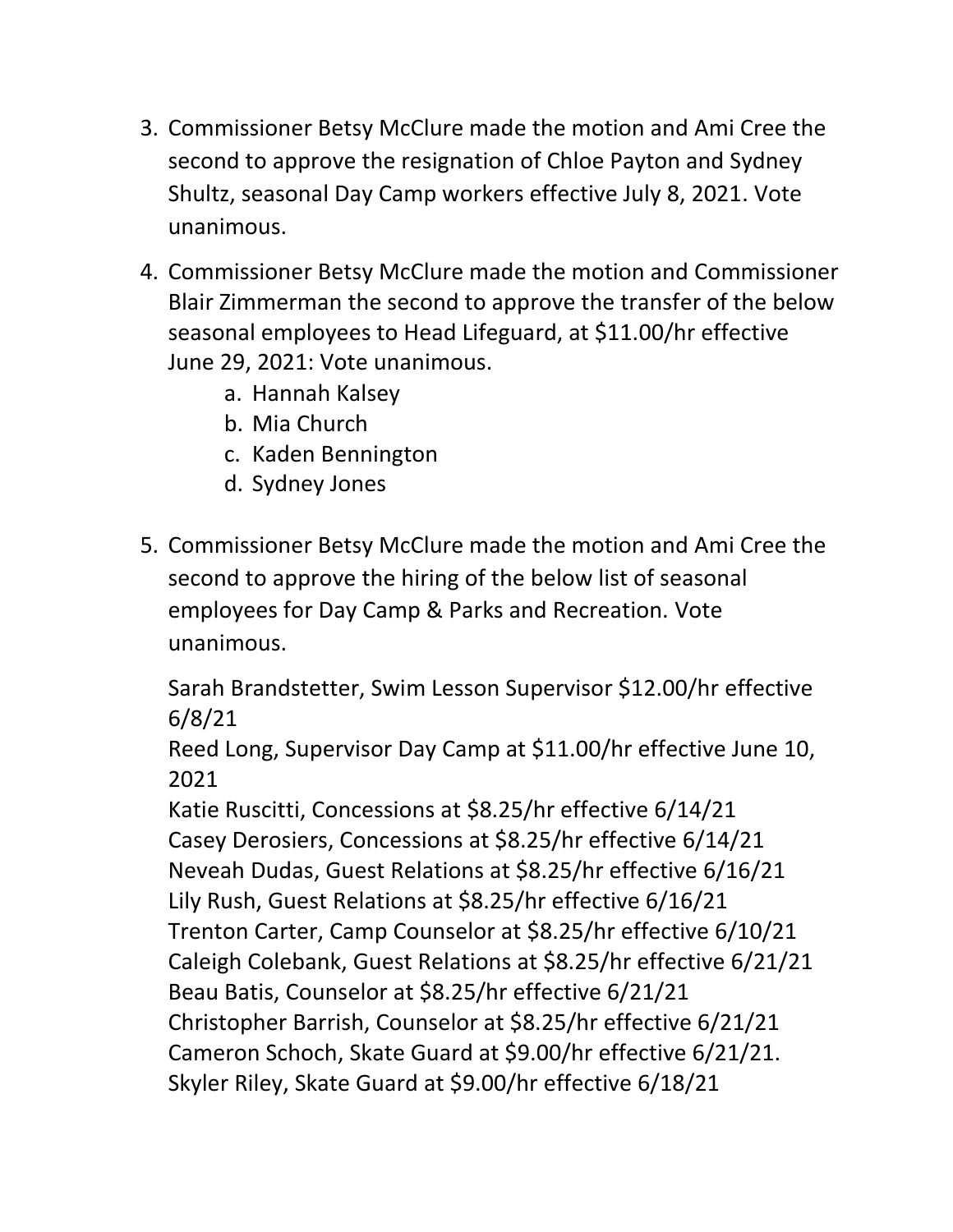Zachary Brewer, Lifeguard at \$9.00/hr effective 6/18/21 Zachary Kerik, Counselor at \$8.25/hr effective 6/22/21 Kaitlyn Pester, Lifeguard at \$10.00/hr effective 6/22/21 Joy Heisey, Concessions at \$8.25/hr effective 6/22/21 Robert Heisey, Concessions at \$8.25/hr effective 6/22/21 Brandon Cooke, Guest Relations at \$8.25/hr effective 6/22/21 Falisatie Gomez, Guest Relations at \$8.25/hr effective 6/22/21 Abby Housel, Guest Relations at \$8.25/hr effective 6/22/21 Melissa Burnsworth, Guest Relations at \$8.25/hr effective 6/22/21 Abigail Plumley, Camp Counselor \$8.25/hr effective 6/21/21 Cameron Lilley, Camp Counselor \$8.25/hr effective 6/21/21 Mikayla Andrews, Camp Counselor \$8.25/hr effective 6/21/21 Kylee Robinson, Camp Counselor \$8.25/hr effective 6/21/21 Taylor Cline, Camp Counselor \$8.25/hr effective 6/21/21 Neveah Custer, Lifeguard \$9.00/hr effective 6/24/21 Levi Howard, Lifeguard \$9.00/hr effective 6/24/21 Kaitlyn Peck, Lifeguard \$9.00/hr effective 6/24/21 Ava Volek, Lifeguard \$9.00/hr effective 6/24/21 Hannah Kalsey, Lifeguard \$10.00/hr effective 6/24/21 Gabby Wunder Lifeguard, \$10/hr effective 7/1/21 Austin Vanderpole, Camp Counselor \$8.25/hr effective 6/14/2021 Breanna Moore, Camp Counselor \$8.25/hr effective 6/14/2021 Jessica More, Camp Counselor \$8.25/hr effective 6/14/2021 Abby Lipscomb, Camp Counselor \$8.25/hr effective 6/14/2021 Cole Tretinik, Camp Counselor \$8.25/hr effective 6/14/2021 Ally Campbell, Camp Counselor \$8.25/hr effective 6/14/2021 Jaggar Jelltos, Camp Counselor \$8.25/hr effective 6/14/2021 Sophia Plock, Camp Counselor \$8.25/hr effective 6/14/2021 Logan Mayhle, Camp Counselor \$8.25/hr effective 6/14/2021 Garrett Bogucki, Camp Counselor \$8.25/hr effective 6/14/2021 Landon Herod, Camp Counselor \$8.25/hr effective 6/14/2021 Mikayla Anderson, Camp Counselor \$8.25/hr effective 6/14/2021 Kaitlin Fisher, Camp Counselor \$8.25/hr effective 6/14/2021